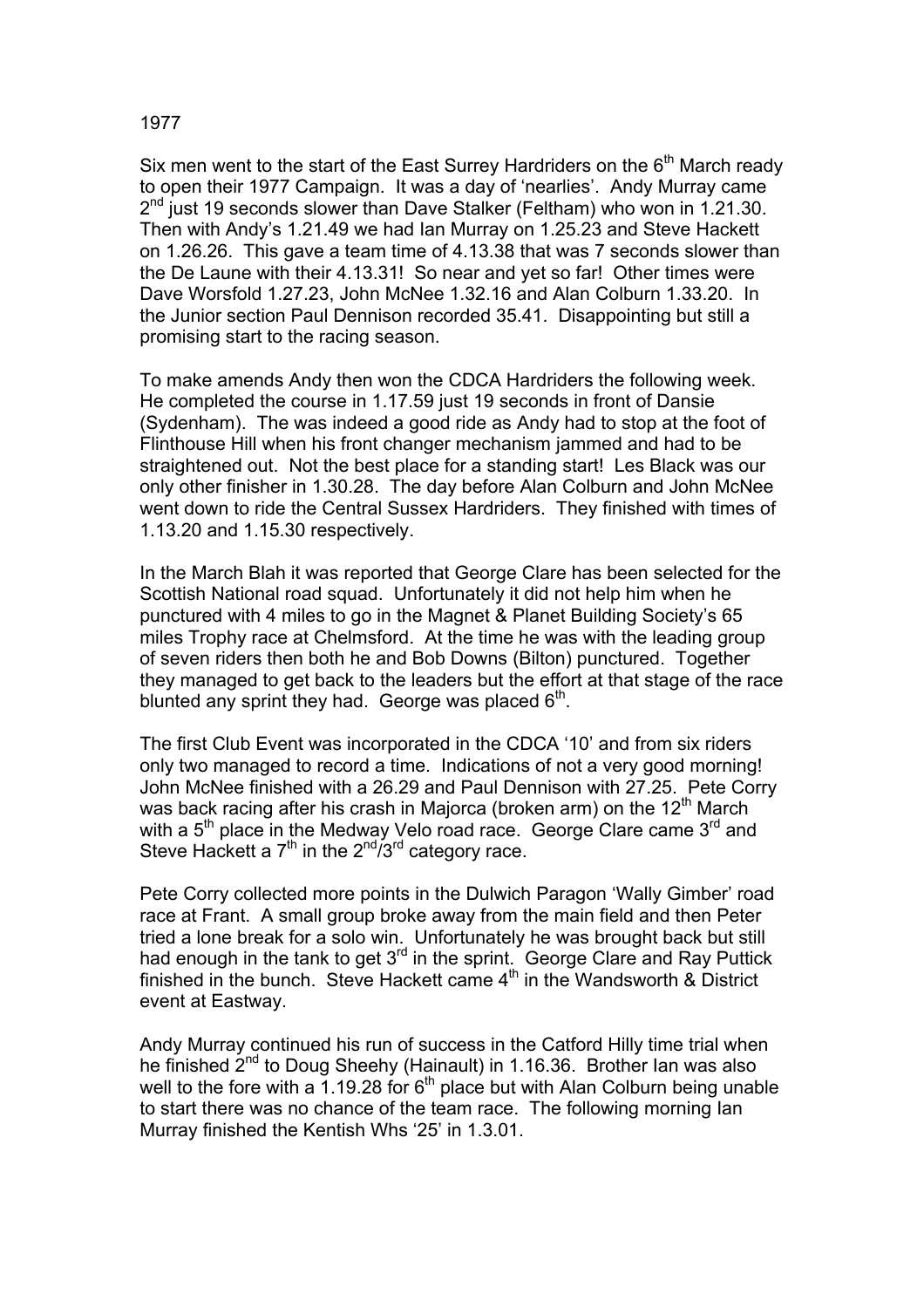Pete Corry won the Pearson's of Sutton road race over 48 miles held at Ellens Green on the 2<sup>nd</sup> April. With four laps to go Pete broke away with 10 other riders then in the sprint he out distanced them all. His former tandem partner, Pete Hamilton, (34<sup>th</sup> Nomads) came  $2^{nd}$ . The Jim Fox '25' was another win for Andy Murray with a 1.0.12 on a cold morning. Ian Murray was some 1.45 back with a 1.1.51 and Alan Colburn came  $3^{rd}$  with a 1.3.57. Ian did take the Handicap in a very close run section. His handicapped time was 59.51 with John McNee just 4 seconds back, 59.55, and Jack Platts another 4 seconds away with a 59.59. That was not bad handicapping. Paul Dennison finished the Gravesend '10' in 27.01.

Andy Murray recorded yet another near miss when he came  $3<sup>rd</sup>$  in the Crawley Whs event on Good Friday. His time of 1.0.53 was just 4" slower than the Winner, Cliff Sharpe (Eastbourne). However he did enable the Paragon to claim its first Team race of 1977. Andy was backed up by Alan Colburn 1.5.29 and Steve Hackett 1.6.08. Also finishing were Jack Platts 1.7.39 and John McNee 1.10.13. Barry Gregory went out to the WLCA '10' and recorded a 26.35. In the afternoon George Clare was riding at Herne Hill in the SCCU Good Friday Meeting. On a cold hard day he covered 4 miles 600 yards in the 10-minute pursuit to be placed  $3<sup>rd</sup>$ .

On the Saturday Paul Dennison finished the Southboro '10' in 27.28. Then on Sunday Les Black went round the Festival '25' in something over 1.13. Alan Colburn did 1.3.10 in the VTTA (Birmingham) '25' for  $8<sup>th</sup>$  place. On Easter Monday Steve Hackett finished the Gemini '10' in 25.12 and Paul Dennison 28.05.

In the SCCU '25' Andy Murray was again in the prizes. His 58.55 gave him  $3<sup>rd</sup>$  prize. Alan Colburn gave an indication of form with a 1.2.37 and other times were by Gareth Earwicker 1.3.33, Jack Platts 1.5.29 and a six minute improvement from Les Black with 1.7.00. George Clare came  $4<sup>th</sup>$  from a break away group of six riders in the Reliance-Fernhill Meeting at Crystal Palace

Yet another 3<sup>rd</sup> place was gained by the Murray Brothers in the South Eastern RC 2up with a 1.22.13 for the 33 miles. This was just 1.13 slower than the winners. Paul Dennison and Rick Tyson were riding the shorter Junior 2up and they got round in 1.8.57. Gareth Earwicker and Les Black were representing the Club in the De Laune '25' and they recorded 1.7.30 and 1.9.59 respectively but were not help by the strong blustery winds.

On the 1<sup>st</sup> May Steve Hackett had his first major success when he won the British College Students road race Championship over 50 miles at Eastway. Pete Corry crossed the finishing line of the East Grinstead road race on the Lingfield circuit in  $4<sup>th</sup>$  place. Unfortunately he was then disqualified for crossing some double white lines during the event. We had a team in the Kent RC Middlemarkers '25' (1.0.00 limit). Gareth Earwicker came up with a superb personal best of 1.1.59 leading home Jack Platts 1.4.10, Les Black 1.4.46 (3 minutes off his season's best) and brother Alan 1.7.20.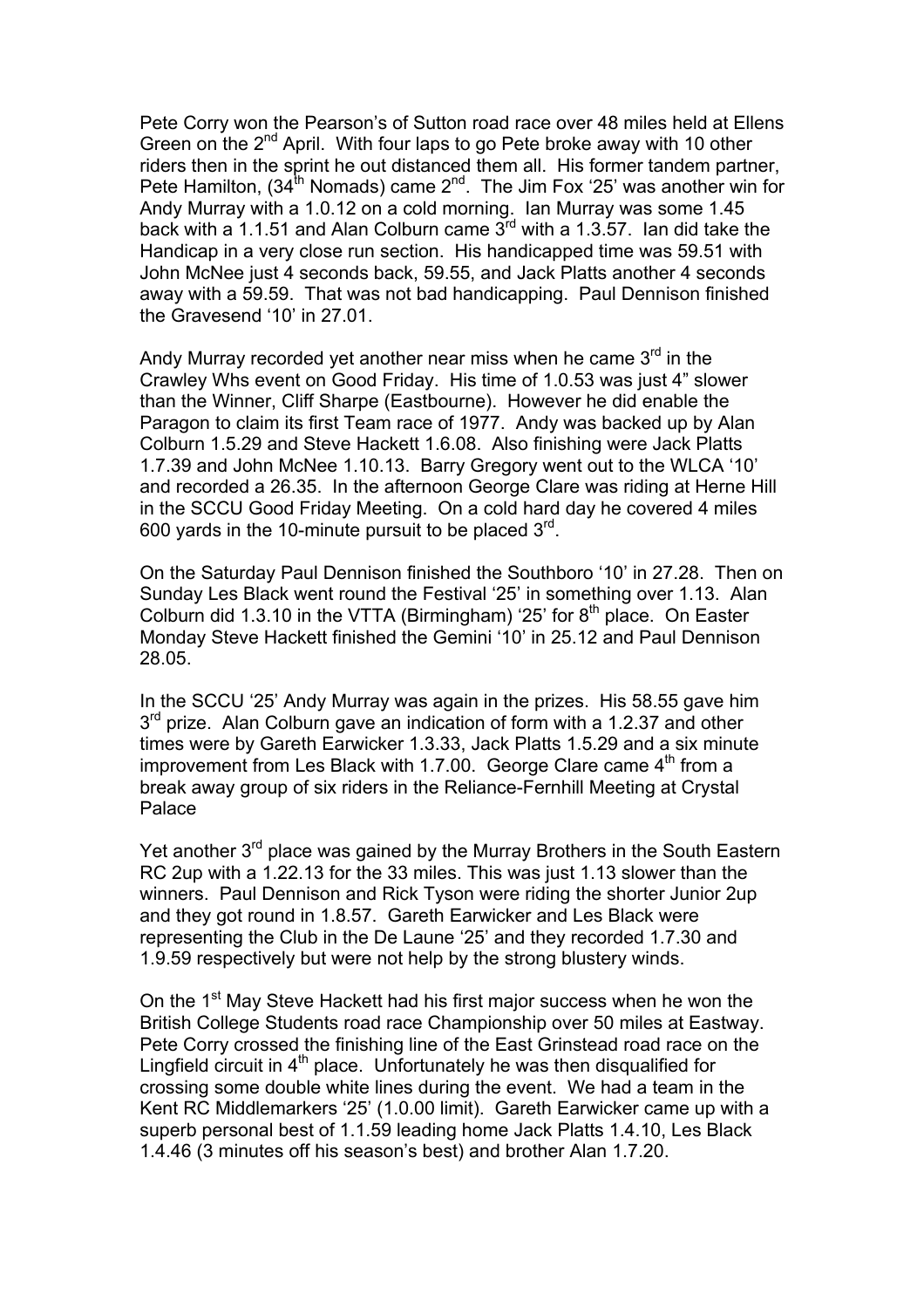Saturday  $7<sup>th</sup>$  and Barry Gregory finished the Addiscombe '10' in 24.59. The next day we collected another Team race in the Tooting Sporting 42. Andy Murray was our fastest in 1.42.22 for 5<sup>th</sup> place; Ian Murray did 1.46.32, Alan Colburn 1.52.54 and Jack Platts 1.54.30. Pete Corry made a tactic blunder at Lee-on-Solent when in a 4-man break. He thought that the bunch was about to catch this little group so he sat up. So did the bunch and the other three lads kept going and took the first three places. Eventually Pete finished in 10<sup>th</sup> place. He made amends the next day at Crystal Palace when he finished 4<sup>th</sup> in the George Tennant Memorial race. On a wet day the Palace circuit can be filthy with black dirt, oil and rubber being thrown up into the riders faces. The riders are almost unrecognisable at the Finish and so it proved on this day.

On Saturday 14<sup>th</sup> May the Murray Brothers got what they deserved – a 1<sup>st</sup> place in the West Croydon Whs 2up. They finished with a 58.43 to take the Prize. The following day in the Moon Trophy '25' Andy was  $2<sup>nd</sup>$  on Scratch with a 1.1.20. As we only had Jack Platts, 1.7.01, and Vin Callanan 1.7.20 finishing the race the Paragon took no part in the Team competition. Alan Colburn was busy in the Midlands with a 1.3.38 for  $5<sup>th</sup>$  place in the VTTA (Birmingham) '25' whilst Gareth Earwicker was doing a similar ride in the Viking '25' with a 1.3.31. In the BCF SW London & Surrey road race Championship held over 85 miles on the Norwood Hill circuit Pete Corry came home in  $2^{nd}$  place. The winner was a young rider with promise – Tony Doyle (Clarence Whs). Later this lad was to be Professional Pursuit Champion of the World. George Clare finished in  $7<sup>th</sup>$  place whilst Steve Hackett and Dave Worsfold were unplaced but in the bunch.

In the Paragon Evening Promotion at Crystal Palace 25 laps were covered by the Senior riders. There was a top class field that raced hard and it ended in a tight finish. Tony James (De Laune) getting the verdict from Steve White (De Laune), Paul Fennell (Unity), Glen Read (VC Elan) and Glen Mitchell (34<sup>th</sup> Nomads). Pete Corry and George Clare failed to get into the leading break but finished in the next group.

Third place seem to be the fashion for the Paragon in 1977 as Pete Corry collected another one in the South West London Ladies '10'. (It was their Open event we should add in case someone reads more into the title than they should). Peter finished in 24.28. Things obviously did not go to plan in the Redmon Hilly '73' as the Record Book notes – Ian Murray 3.9.01 (no problems), Alan Colburn 3.23.16 (puncture and mechanical problems) and Andy Murray DNF (cracked rear fork end). A bad day – they happen! Elsewhere Paul Dennison was achieving his personal best at 25 miles with a 1.9.32 in the Redhill '25'. George Clare took  $3^{rd}$  place in the CC Bexley Mid-Kent Grand Prix over 80 miles at Offham after bridging the gap between the bunch and break.

May 25<sup>th</sup> was the Norwood Paragon Champagne Meeting at Herne Hill and for once it was a warm and sunny evening. Mark Phillipson (City RC Hull) won the 1 mile Old Ordinary race from J Vaughan (Boston) and T Wright (Peterborough). The Old Ordinary 500m handicap went to A Booth (Balham)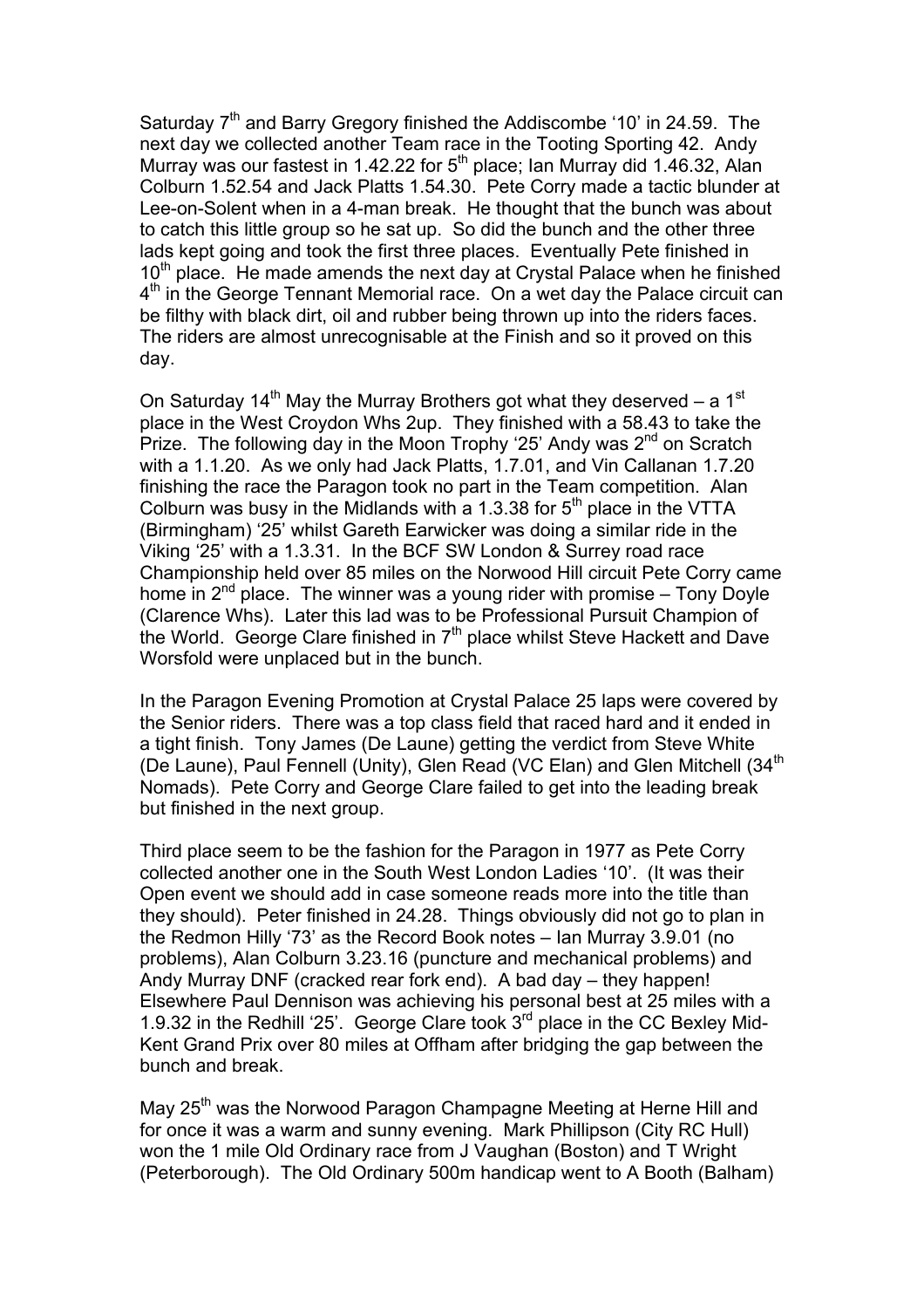from M Weaver (Faversham) and Mark Phillipson. In the real racing the 500m Handicap went to Gareth Morgan (Marlboro) from M Karavasili (34<sup>th</sup> Nomads) and P Malyon (Old Kent).

The 10-minute Pursuit was a humdinger with George Clare well up with the leaders until his 93" gear proved to be just a bit too high for the night and he dropped back to finish in  $4<sup>th</sup>$  place. Asked why he rode such a high gear he replied "I ride a 106 bottom in time trials". No answer to that is there? There was a dead-heat for 1<sup>st</sup> place between Phil Griffith (GS Strada) and Derek Cottington (Charlotteville) both covering 4 miles and 916 yards. Ron Keeble  $(34<sup>th</sup>$  Nomads) took the 10-lap Points from G Hill (Dinnington) and Glen Mitchell (34<sup>th</sup> Nomads). John Tudor (Chequers) won the Unknown Distance race from Ian Hallam (Orpington) and Dave Le Grys (Archer) then the Schoolboys Omnium between Herne Hill and Paddington was a piece of cake for the local lads.

Then came the Champagne '10'. The first 5 miles were comparatively uneventful with 10.53.8 taken for the distance. With 14 laps to go Tony Doyle (Clarence Whs) attacked and held the lead for a lap. Then Derek Hunt (Hemel Hempstead) had a go and lasted 5 laps out on his own in this 'suicide' attempt before being reeled in. The bunch paused with everyone looking at each other. This was not to George Clare's liking so he attacked opening up a huge gap in next to no time. Hallam tried to bridge the gap but could not do it on his own. Four laps to go and Glen Mitchell and Derek Hunt got clear and started to cut down the distance. Hunt paid for his earlier attack and dropped back leaving Mitchell steaming around the track. With 2 laps to go he had caught and dropped the tiring George Clare and he held that lead crossing the Finish line with 80 yards lead to win the Champers. The bunch was led in by that ace bunch sprinter Dave Le Grys and P Taylor (Chequers). The second 5 miles was 30 seconds faster than the first! The end of a great evenings sport was spent in the tent supping the odd glass of Moet & Chandon's best.

George Clare, who rarely rides time trials, showed everyone just how it should be done in the  $34<sup>th</sup>$  Nomads '25' finishing in 55.13 to win. It was not comfortably as he punctured with 3 miles to go and finished on a flat tyre! Gareth Earwicker was his only companion and Gareth did 1.2.21. The following morning Les Black started to show a bit of his old class with a 1.2.54 in the Surrey Road (Middlemarkers) '25'. Jack Platts was also pleased with his 1.4.07. Ian Murray was our only finisher in the SCCU '50' with a 2.9.44.

June came in and we had a team in the National 25 miles Championship for the first time for some years. On paper we had a good chance of the Team but the weather, cold and wet, put pay to any thoughts of personal bests. George Clare was our best finisher in 18<sup>th</sup> place with a 58.27 followed by Andy Murray 1.0.46 and Pete Corry 1.2.52 but they failed to make the Podium. Also in action on the  $5<sup>th</sup>$  June was Gareth Earwicker with a 1.3.37 in the Wigmore '25 and Alan Colburn with a 1.6.28 in the Addiscombe '25'. Alan went 1 minute faster in the Gravesend event on the Monday (1.5.13) but was not happy with his 25 miles times. He was better pleased with his 2.10.28 in the Midland CCA '50' up North. Jack Platts recorded a 1.3.30 in the London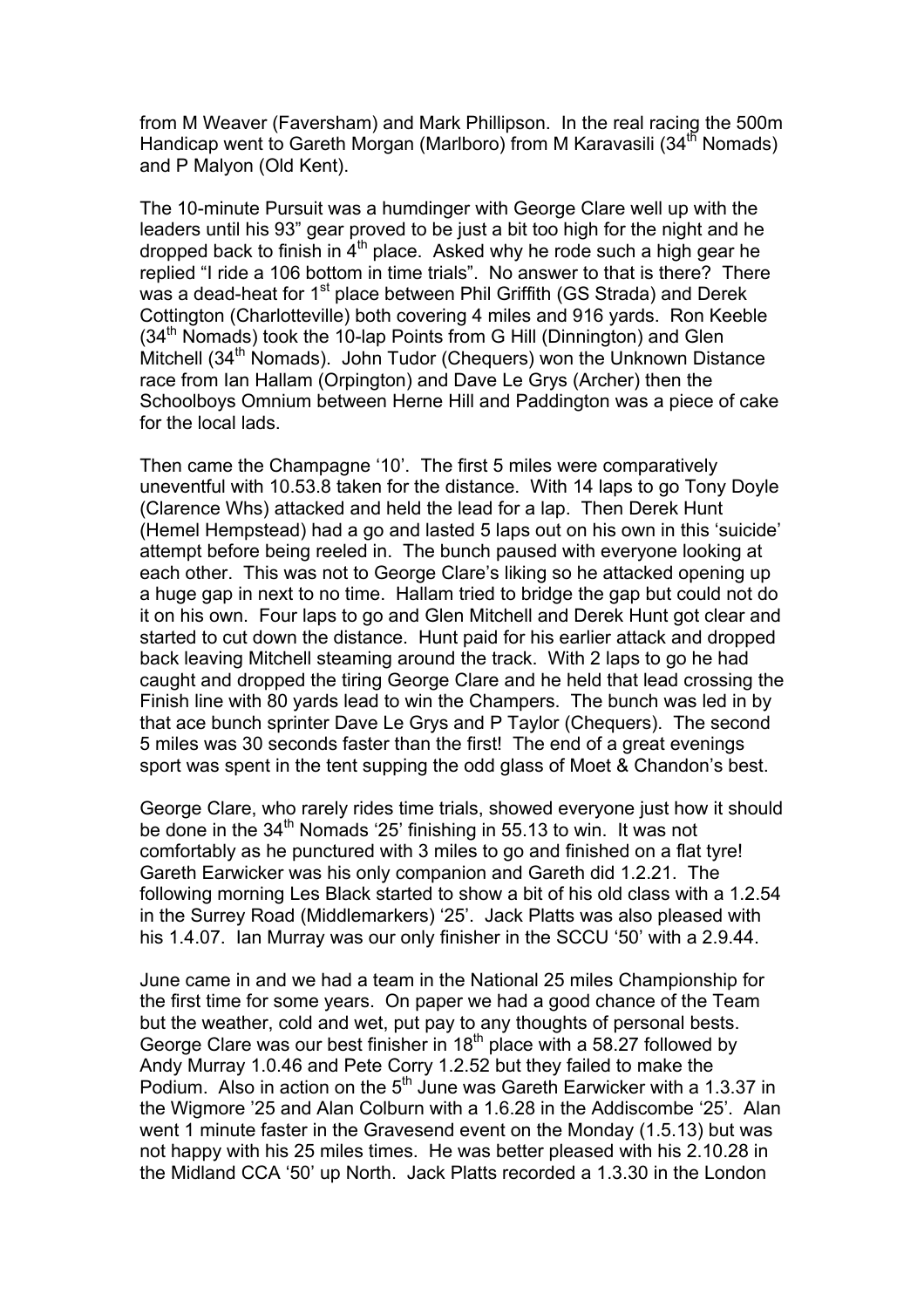Clarion '25' north of London. Ian Murray tripped off to Wales and managed (yet another)  $3<sup>rd</sup>$  place in the Acme (Rhondda) '10' with a 24.19.

Five individuals were in action on the  $12<sup>th</sup>$  June. Ian Murray with a 1.13.59 in the Redmon '30'. In the South Eastern RC '25' on the Portsmouth Road Andy Murray was our best rider with a 1.1.05. Ian Murray was close up with 1.1.41, Alan Colburn 1.4.06, Gareth Earwicker 1.5.12 and Jack Platts 1.5.33.

The Team Pursuit Squad of George Clare, Pete Corry, Andy Murray and Steve Hackett won through to the semi-finals of the London Region 4000m Championship. George Clare and Andy Murray also qualified for the Quarterfinal stage of the Individual Pursuit

Ian Murray came  $2^{nd}$  in the SCCU '10' on the 18<sup>th</sup> June missing out by just 6 seconds on another  $1<sup>st</sup>$  place. On the Sunday brother Andy led the Team in the South Eastern '25' with a 1.1.05. Ian was just behind with a 1.1.41 whilst other rides were done by Alan Colburn 1.4.06, Gareth Earwicker 1.5.12 and Jack Platts 1.5.33. George Clare and Pete Corry rode the classic Chequers Grand Prix over 87 miles around the Chiltern Hills. Pete Corry's luck ran out when he punctured when in the winning break. The wheel change this necessitated put him back into the bunch where he and George finished.

Two personal bests were achieved in the SECA '25' on the 25<sup>th</sup> June when Ian Murray finished the race with 58.16 and Gareth Earwicker improved to 1.1.05. Andy Murray rode the Croydon RC '10' and finished in 23.39. Steve Hackett came 5<sup>th</sup> in the Sutcliff Park races.

The Sunday, 26<sup>th</sup> June was our Open '50' day. It was sunny and warm but with a strong northwest wind that meant a gruelling finish coming up from Washington. Alan Colburn very kindly sent himself off as No.1. A very sporting gesture greatly appreciated by others in the Club. Jim Walker of the Bec won in 2.1.51. In 2<sup>nd</sup> place came Martyn Roach (Hounslow) with 2.2.08 then Colin Grady (Bec) 2.2.28, John Woodburn (Sydenham) 2.2.31 and Stuart McPherson (Farnham) 2.2.34. Hard luck story of the day came from the  $6<sup>th</sup>$ placed man Tony Hunt (Hounslow). He stripped half the cogs on his block with his first kick away from the start and was left with a choice of 100" or a 116" gear! Our riders had mixed fortunes with Peter Corry (broken saddle) and Andy Murray (no-go day) both being unable to finish. This left Alan Colburn as our fastest man with a 2.13.36 followed by Jack Platts on 2.18.47 and 2.25.43 from Paul Dennison that was his best ride at the distance.

A fast evening on the Polhill course was enjoyed by Paul Dennison and Rick Tyson when the produced personal bests of 24.49 and 25.03 respectively. Not quite so happy was Barry Gregory with his 25.10. The Team Pursuit squad beat the Bec to go into the Final against the 34<sup>th</sup> Nomads.

It was another day of mixed fortunes the next weekend in our Open '25'. Andy Murray was unable to start and George Clare was unable to finish. Our other 5 stalwarts came in with the following times: - Pete Corry 1.2.19, Graham Bristow 1.2.36, Gareth Earwicker 1.3.18, Barry Gregory 1.8.37 and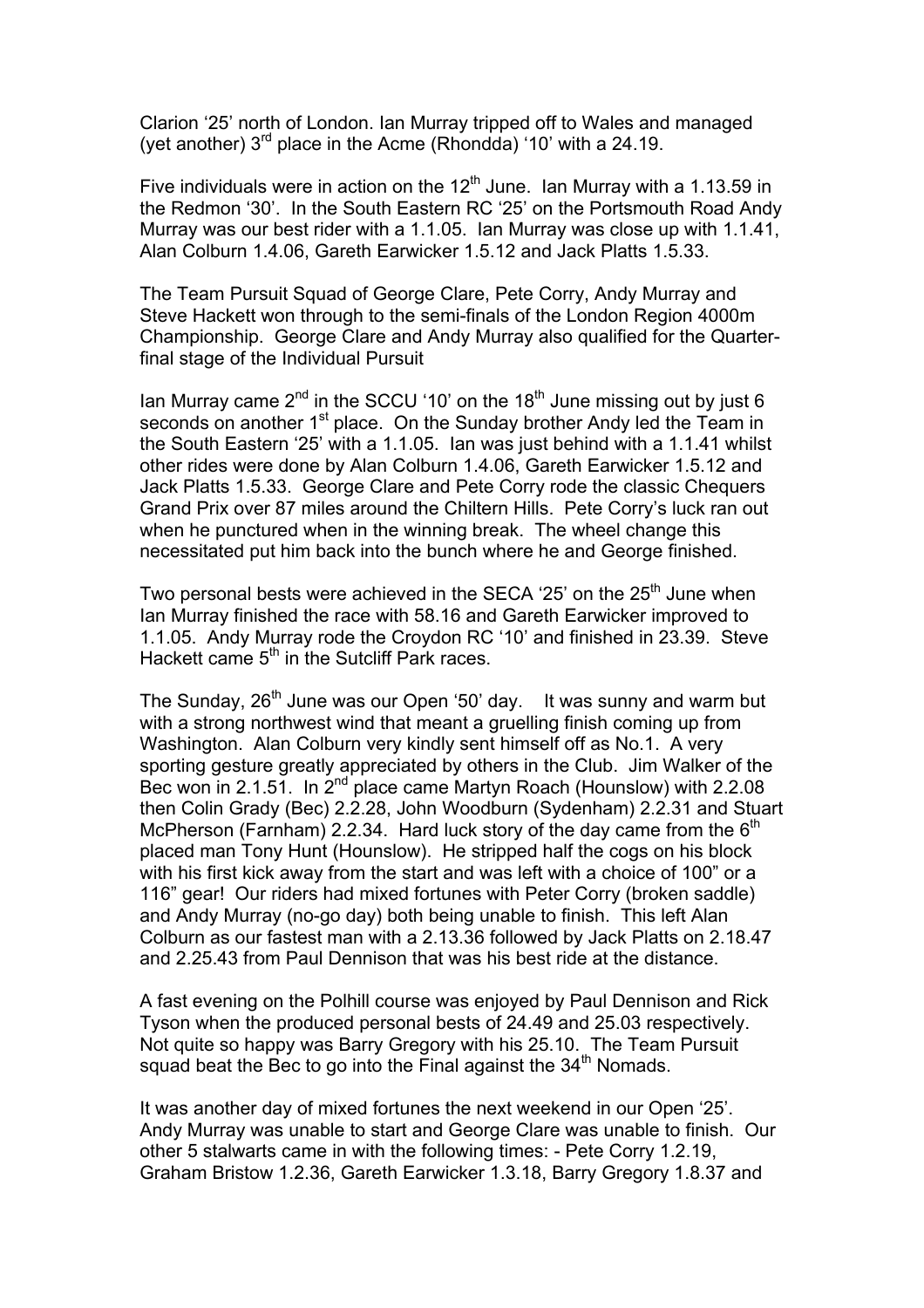another personal best from Paul Dennison of 1.6.34. The race proved to be a tie between Eddie Atkins (VC Slough) and Derek Cottington (Charlotteville) both finishing in 54.50. In  $3^{rd}$  place was Peter Howard (Woolwich) with 56.57. The  $34<sup>th</sup>$  Nomads won the team race with Pete Hamilton leading them with a 57.42, Ron Keeble 57.48 and Mike Burrow 59.02 being the other counters. Ian Murray forsook the Club Open to ride the Eastern Counties '100' with thoughts of BBAR and Club Championships. He made a very forceful claim with a personal best by 5 minutes of 4.19.29.

Tuesday  $6<sup>th</sup>$  July was Inter-Club day against the Addiscombe and once again this event brought out the best in our riders. George Clare produced the fastest time of 22.26 but six of our other twelve riders did a personal best time for the distance. Ian Murray 22.41 (PB), Andy Murray 23.08, Pete Ansell 24.28, Alan Colburn 24.37, Jack Platts 24.44 (PB), Paul Dennison 25.01 (PB), Graham Bristow 25.04, Vin Callanan 25.24, Rick Tyson 25.48 (PB), Shawn Kelly 28.08 (PB), Gordon Davies 28.55 and Dave Feneron 35.47 (PB) and the Paragon won the Team Competition. The Handicap section was taken by Jack Platts (20.59) from Vin Callanan (21.24) and Ian Murray (21.41).

Ian Murray's '100' did him a power of good as he produced a personal best '25' on the  $9<sup>th</sup>$  July with a 58.04 in the Woolwich event. Andy, however, kept him in his place with a 57.18! On the Sunday Jack Platts went back to North London for the Whitewebbs '25' and finished in 1.4.52. Alan Colburn went north to Coventry and clocked 2.11.14 in the Walsall Roads '50'.

The Team Pursuit Squad fell apart on Finals night against the 34<sup>th</sup> Nomads when only 3 riders turned up at the Track. Then to add insult to injury Andy Murray failed to latch onto George Clare's wheel so an easing to regroup was required. You don't do this in Finals as you tend to lose them and they did. Silver medals only for the lads this year.

On the 16<sup>th</sup> July Dave Worsfold reduced the Club Trike Record for 50 miles to 2.5.38 in the North Road event. Our shorter distance men rode the SECA '25' to good effect. George Clare was our best with a 55.26 followed by Gareth Earwicker, in a personal best time of 1.0.09, and Pete Ansell with a 1.0.46. Two personal best 50 miles times were achieved on the Sunday in the Glendene '50'. Whilst Ian Murray was our best man with 2.5.41 Alan Colburn came in with his best of 2.6.06 and Gareth Earwicker also did his best with a 2.12.56.

Ian Murray finished the Southboro '10' in 23.25 on the 23<sup>rd</sup> July then on the Sunday recorded a 2.7.51 for  $4<sup>th</sup>$  place in the Belle Vue '50'. Alan Colburn went for the long ride in the Goodmayes '100' and achieved another personal best time of 4.31.02 by some 4 minutes. In the Festival road race on the Baynards circuit Pete Corry took  $5<sup>th</sup>$  place and George Clare  $7<sup>th</sup>$ . Ray Puttick was unplaced.

On Wednesday 27<sup>th</sup> July Pete Corry was in action at the BCF SW London & Surrey Track Championships. He took a 3<sup>rd</sup> place in the 500m sprint, 2<sup>nd</sup> in the 'Devil',  $2^{nd}$  in the 5 miles Scratch and  $3^{rd}$  in the Overall Points Competition.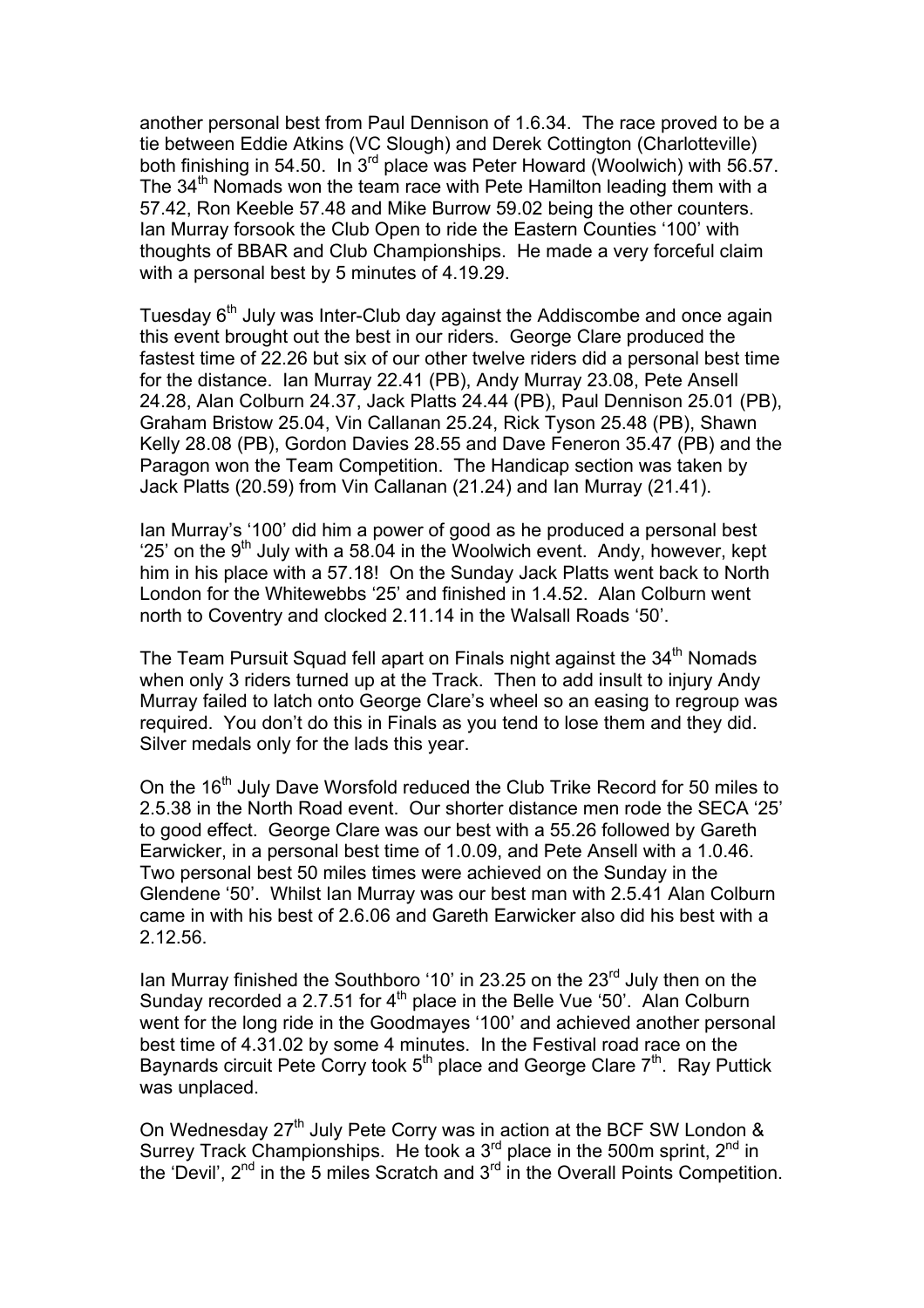In our Open Road Race over 80 miles of the Norwood Hill Circuit the winner was Steve White (De Laune) who also took the £25 Robin Buchan Memorial Prize. Colin Summerfield (Farnborough & Camberley) was 2<sup>nd</sup>; Pete Corry was 3<sup>rd</sup> Steve Hackett 10<sup>th</sup> with Ray Puttick and Dave Worsfold finishing in the bunch. Paul Dennison rode in the afternoon event for  $3<sup>rd</sup>$  category riders and juniors and finished in the main bunch. This race was won by T Blake (Gemini) from Tim Stephens (34th Nomads) and Joe Beer (Wandsworth). Alan Colburn was away in the Midlands again finishing with a 1.3.34 in the Evesham '25'.

George Clare won the 'Mills Enterprises' road race on the Lingfield circuit breaking away on the last lap to win by 38 seconds. Pete Corry came  $5<sup>th</sup>$  in the bunch sprint. The lads in the Balham '25' on the Portsmouth road just missed the Team award. Les Black finished in 1.2.39, Gareth Earwicker 1.2.52 and Jack Platts 1.4.27 to be just 10 seconds slower than the Clarence Whs. Alan Colburn rode the National 100 miles Championship in the Stoke on Trent area and was pleased to improve again by over 4 minutes to 4.26.35.

Dave Worsfold continues to astound when he shattered the Competition record for 30 miles on a tricycle when he finished the Braintree '30' in 1.10.46. Apart from taking 2'49 off the existing Record it is also faster than Dave has ridden on a solo machine! Gareth Earwicker also rode and he also went at a faster speed over the 30 miles than he has done over 25 miles with a 1.10.15. Alan Colburn returned a 2.6.40 for  $13<sup>th</sup>$  place in the Bournemouth Arrow '50' whilst Jack Platts did 1.4.52 in the Kingston Phoenix Middlemarkers '25'. The Junior '10' was won by Ricky Tyson with a 26.38 from Mark Worrow 28.11 and Ray Jarrett 35.56 (on 24" wheels!)

Alan Colburn rode another National Championship on the 22<sup>nd</sup> August when he completed the 12-hour event on the North Road course based on Brampton Hut. He finished with 246 miles that is over 25 miles better than his previous attempt at the distance. He has now beaten all his 1976 times and distances. Les Black won the Fryco Cup held in conjunction with the CDCA Combine with a 2.11.03 from Gareth Earwicker 2.12.46 and Pete Corry 2.18.32.

Stage 1 of the Wyvern 2-day Stage race went to Dave Worsfold in great style as he took the 90 miles in 3.46.30. Unfortunately in Stage 2, a 40 kms Criterium, he missed the winning 14-man split and dropped to  $15<sup>th</sup>$  overall. He was still in that position at the end of Stage 4. Les Black was our best finisher in the CDCA '25' on the  $30<sup>th</sup>$  August. He clocked 1.2.50 for the distance. Gareth Earwicker finished in 1.3.01, Paul Dennison improved by 1 second with his 1.6.33 and Rick Tyson did 1.8.11. Andy Murray had a bad day when he punctured as he was on the Start line; he changed a wheel and decided to ride a private time trial then punctured again after 8 miles. This meant hitching a lift back to the Start. It was not Andy's day.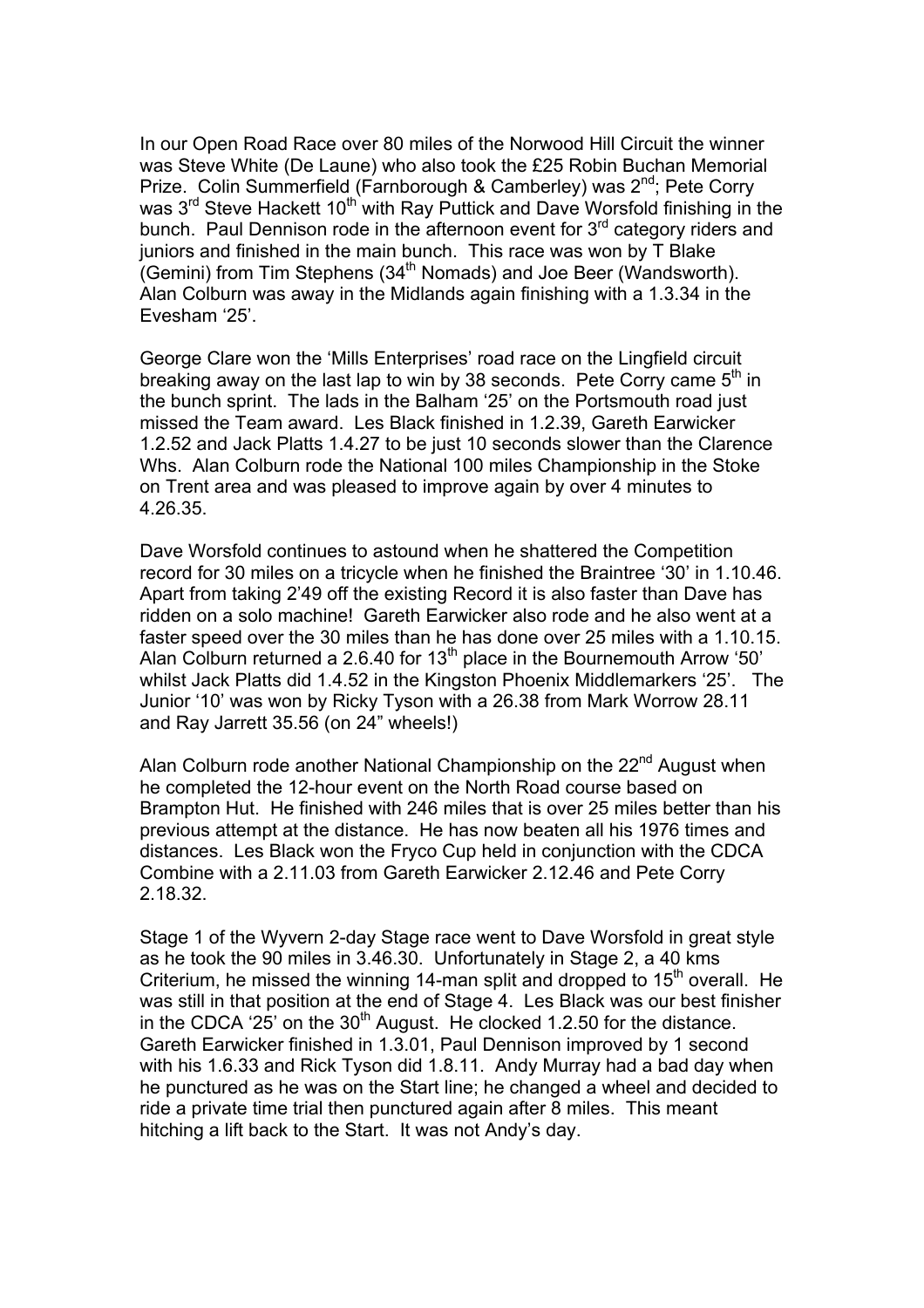Andy Murray had better luck in the  $29<sup>th</sup>$  Whs '25' with a 1.0.22 and was our fastest rider. Gareth Earwicker improved on his CDCA ride with a 1.2.02 whilst Ian Murray was close behind with a 1.2.07 having had his concentration ruined by a wasp sting on the way round. Les Black came in with a 1.2.20 and Paul Dennison a 1.7.03.

George Clare, Pete Corry, Dave Worsfold and Steve Hackett rode in the Catford CC's classic Brighton to London road race. This has a nasty sting in the middle with a climb of 'The Wall' from Colemans Hatch. The field had covered the first 42 miles at 27 mph so literally hit 'The Wall' flat out with the expected devastating effect on the bunch. It split to pieces. George Clare managed to keep with the leading riders and eventually finished in  $7<sup>th</sup>$  place. Dave Worsfold and Steve Hackett finished at the rear of the field some minutes in arrears whilst Pete Corry called it a day after the climb.

Dave Worsfold attacked the SRRA 25 miles Tricycle Record and brought the best time down from 1.4.03 to 59.41.

In the Belle Vue '25' Andy Murray beat the hour with a 59.52. Alan Colburn did a season's best of 1.2.37 whilst other times were recorded by les Black 1.2.48, Ian Murray 1.3.38 and Jack Platts 1.5.26. The juniors had their own event at Godstone where Rick Tyson, 41.18, beat Paul Dennison, 41.37. Ray Jarrett, just 14 years old recorded 57.07. Gareth Earwicker notched up a personal best in the ECCA '10' with a 24.20.

The Paragon had three riders in the San Fairy Ann '25' with Andy Murray again being the fastest of them with a 58.31. George Clare produced a disappointing 59.17 whilst Gareth Earwicker edged closer to the hour with a 1.0.28. Alan Colburn had one of his periodic trips to the Midlands but only managed a 1.2.24 in the VTTA '25'.

After three postponements due to bad weather the Track Championships were eventually completed. In the initial 4000m pursuits for the Bert Chapman Cup Steve Hackett was fastest with 5.50.8 just edging out Andy Murray's 5.51.0. Les Black clocked 6.6.0 with Graham Bristow on 6.7.2 and Rick Tyson 6.20.6. However Graham Bristow got his revenge by winning the AEU cup 500m Sprint from Steve Hackett and Andy Murray in 3<sup>rd</sup> place. Steve then won the Frank Burton 500m Handicap (off 20m) from Graham Bristow (Scratch) and Les Black (40m), The 5 miles lost a bit of interest when Andy Murray retired finding his morning 25 miles time trial not helping his track speed. Steve Hackett made it his job to collect as many points as possible and eventually won the George Colget Cup quite easily. In the final dash for the line Graham Bristow fought his way to the front to win the Ravensbourne Cup but Steve Hackett held on for  $2^{nd}$  place. The 2 points gained from this enabled him to take the Club Track Championship with 7 points against Graham Bristow's 6 and Andy Murray's 3 points.

In the SCCU '25' on the Portsmouth Road Andy Murray recorded 1.0.58, Alan Colburn clocked his best of the season with a 1.2.10 and Rick Tyson managed a personal best of 1.7.43. A trip to the Mercia '25 by Alan Colburn